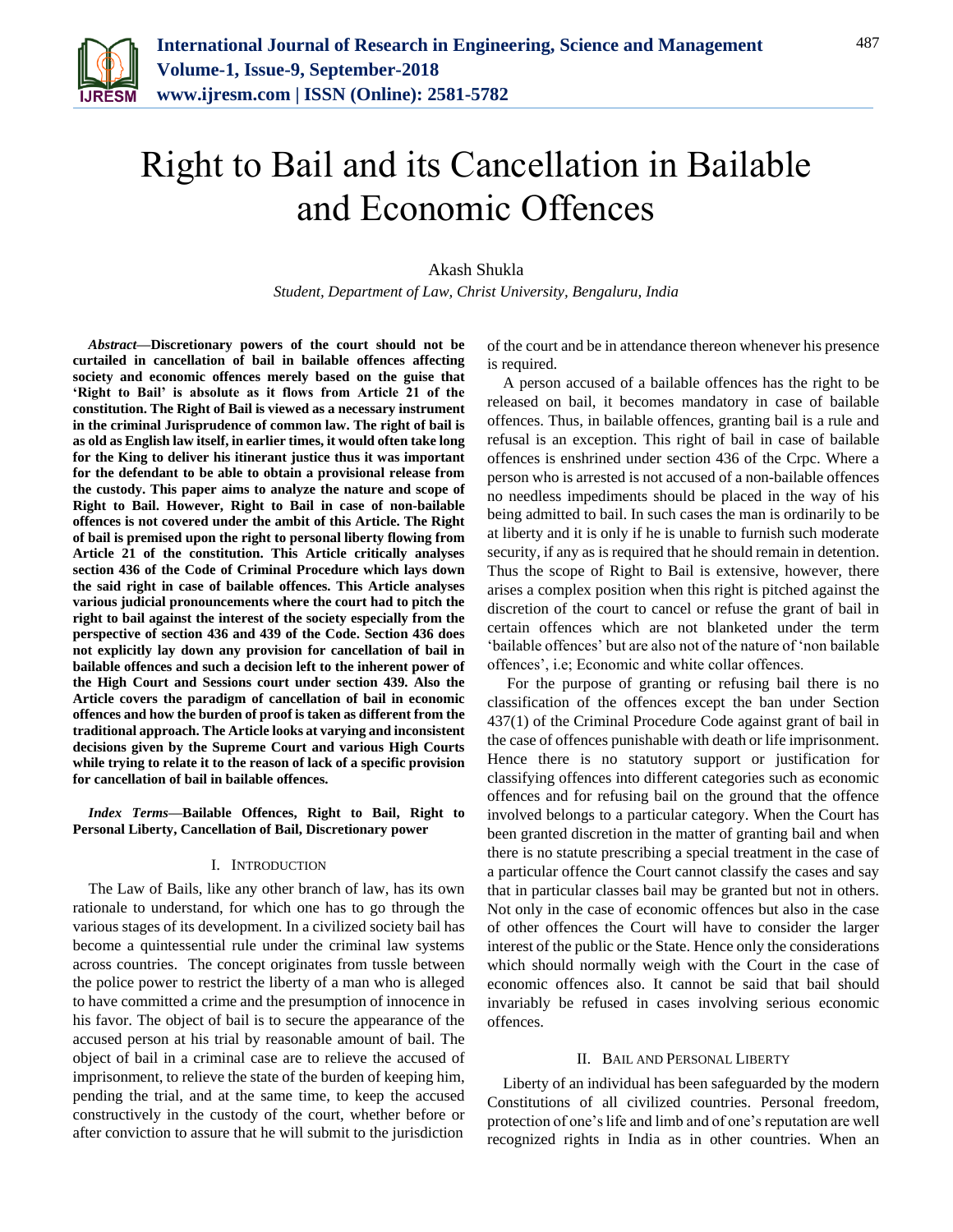

accused person seeks bail from the court, he is essentially seeking the right to be at liberty from the court. Personal Liberty is a very precious value of constitutional system recognized under Article 21, so much so that the crucial power to negate it is a great trust and wisdom exercisable, not casually or informally but judicially, with due concern for the cost to the individual and the community. Depriving someone of his personal liberty as enshrined under Article 21 is a very sensitive matter and permissible only when the law authorizing it is reasonable, even-handed and geared to the goals of the community good and state necessity. Reasonableness postulates intelligent care and predicates that deprivation of freedom by refusal of bail is not for punitive purpose but for the bifocal interests of justice to the individual involved and society affected. Thus, it is reasonable enough to conclude that under the Indian criminal system, right of bail directly connotes to the right of personal liberty and is treated, mostly, as absolute in case of bailable offences.

In Mantoo Mujumdar v. State of Bihar the apex court once again upheld the under trials right to personal liberty and ordered the release of petitioners on their own bond and without sureties as they had spent six years awaiting their trial in prison. The court deplored the delay in police investigation and the mechanical operation of remand process by the magistrates insensitive to the personal liberty of under-trials, and the magistrate failure to monitor the detention of the under-trials remanded by them to prison. From Babusingh's case it has been accepted that law does not prevent second consideration of an application for bail on rejection of the first one. An order for refusal of bail stems from the discretion vested with the court. However, in many judicial decisions it has been stated that the refusal of bail under the garb of court's discretion cannot be defended when pitched against the personal liberty of the accused. However, in many cases courts have curtailed the scope of Right of bail. In Jagjit Singh v. State of Punjab , the court stated that citizen's liberty is not paramount consideration in every situation and that it can be denied to the person in the interest of justice and the Bail provisions in the CrPc, are undoubtedly enacted to achieve the said objective.

# III. SCOPE OF SECTION 436 OF CRPC

Section 436 of the CrPc reads as:

(1) When any person other than a person accused of a nonbailable offence is arrested or detained without warrant by an officer in charge of a police station or appears or is brought before a court and is prepared at any time while in the custody of such person shall be released on bail:

Provided that such officer or court if he or it thinks fit may (may and shall if such person is indigent and is unable to furnish surety instead of taking bail) from such person discharge him on his executing a bond without sureties for his appearances as hereinafter provided:

(Explanation – where a person is unable to give bail within a week of the date of his arrest it shall be sufficient ground for the

officer or the court to presume that he is an indigent person for the purpose of this proviso.)

Provided further that nothing in this section shall be deemed to affect the provisions of sub-section (3) of section 116 [or section 446A.]

(2) Notwithstanding anything contained in sub section (1) where a person has failed to comply with the conditions of the bail-bond as regards the time and place of attendance the court may refuse to release him on bail when on a subsequent occasion in the same case he appears before the court or is brought in custody and any such refusal shall be without prejudice to the powers of the court to call upon any person bond by such bound to pay the penalty thereof under section 446.

A bare reading of sub section (1) of the above mentioned section states that in matters of bailable offences, the accused shall be released on bail. This sub section gives a connotation that an accused who has not been charged with a non-bailable offence has a Right to be released on bail and that such right flows from the concept of personal liberty enshrined under Article 21 of the Indian Constitution. The court in Praghunandan Pershad's case held that the section is imperative and under its provision the magistrate is bound to release the person on bail or recognizance. The basis rule is to release him on bail unless there are circumstances suggesting the possibility of his fleeing from justice or thwarting the course of justice.

The law presumes an accused person to be innocent till his guilt is proved and as a presumably innocent person, he is entitled to every freedom and facility to defend himself effectively . One of the main salutary themes of our Code of Criminal Procedure is providing sufficient opportunity to an accused person to defend himself and it cannot be gainsaid that an accused person will be in a much better position to captain his case if he is allowed freedom during the trial against him. The general policy of law is to allow bail rather than to refuse it. A duty has been cast on the shoulders of the Courts to see to it that while dealing with the provisions of law relating to individual liberty and freedom, they should construe them in such a way which advances the object and intent of the legislature and curbs the mischief.

Thus, the judicial position on section 436 clearly indicates that getting bail is a right of the accused. Bail is a matter of Right if the offence is bailable. In every bailable offence bail is a right and not a favor.

### IV. CANCELLATION OF BAIL

The courts are also vested with the discretion to cancel the grant of bail. The concept of cancellation operates only after an original grant of bail and is allowed in very selective circumstances where due to prevailing circumstances it would not be in the interest of justice to allow the accused to retain his freedom. Granting of bail always has a risky undertone to it that the person enlarged on bail will not reappear before the court or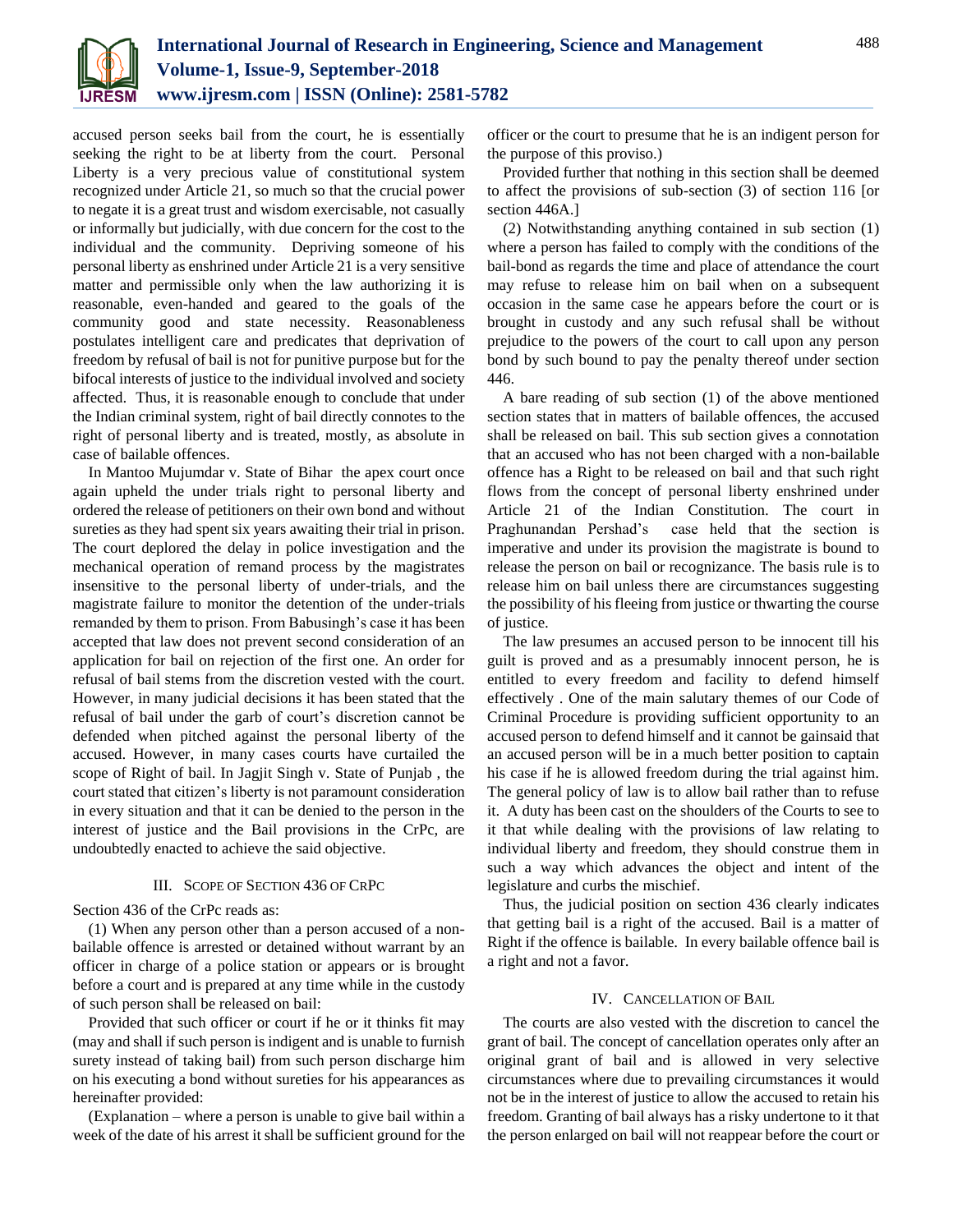

that a criminal act will continue to happen. If such power is not expressly provided then there will be great misuse of the right to bail to abscond the ends of justice. There have been many instances and many continue to happen where the provisions relating to right of bail have been misused. The abuse stems from the element of personal liberty attached to section 436 which is a very sensitive area for courts to restrain. In the Code of Criminal Procedure, 1973, the provisions relating to cancellation of bail have been provided for under Sections 436(2), 437(5) and 439(2).

It is important to note that the code does not expressly lay down the power to cancel bail in bailable offences under section 436. A bare reading of section 436 will present an inaccurate and misleading picture. It portrays that a bail granted under section 436 can be cancelled by the Magistrate if bailee fails to comply with the conditions set out in bail bond. In reality it is not so. The institution of judiciary seems to follows the tradition prior to the enactment of the code of criminal procedure where the authority to cancel bail was vested in the inherent powers of the High Court.

In the case of Madhab Chandra Jena v. State of Orissa , the Orissa high court reiterated the common judicial trend with regard to the authority for cancellation of bail and the right of bail flowing from personal liberty of an individual under Article 21. It stated,

"The petitioners had been granted bail under Section 436 of the Code of Criminal Procedure under which section admission to bail is as of right. The section itself does not make any provisions for cancellation of the bail. A benefit to which one is entitled to cannot be taken away without express sanction of the law. There being no provision under S.436 Cr.P.C. such a power cannot be conceded to the Magistrate on a plain reading of the section. Accordingly, it must be held that the Magistrate had no power under the Code to cancel the bail bonds of the petitioners. In Talab Haji Hussain v. Madhukar Purshottam Mondkar, The Supreme Court upheld the exercise of its inherent power under 561-A (old). The court said,

"Where the accused by his conduct subsequent to his release on bail under this section puts in jeopardy the progress of a fair trial itself and there is no other remedy which can be effectively used against him the High Court may in exercise of its inherent powers under Section 561-A (482. New) cancel his bail and order him to be arrested forthwith and committed to custody. The order committing the accused to custody is a judicial order passed by a criminal Court of competent jurisdiction is commitment to custody thereafter is not by reason of the fact that he is alleged to have committed a bailable offence at all, but is result of a judicial order-passed on the ground that he has forfeited his bail and that his subsequent conduct showed that pending his trial, he cannot be allowed to be at large. When a person is committed to custody under such an order, it would not be open to him to call back upon his rights under 8.496 (8.436, new Code), for S.496 in such circumstances would be inapplicable to his case. It may be that there is no special

provision for the cancellation of the bond and the re-arrest of a person accused of a bailable offence, / but that does not mean that S.496 (S.436.new) entitles. Such an accused person to be released on bail even though it may be shown that he is guilty of conduct entirely subversive to a fair trial in the Court".

In the case of Ratilal Bhanji Mutani v. Asstt. Collector of customs, Bombay, the accused and other persons were charged with certain offences of the Sea Customs Act, 1878 and the Import and Export Control Act, 1947, which were bailable. The case reached Supreme Court by challenging the order of the Maharastra High Court to cancel the grant of bail to the accused. The Supreme Court stated that the order was legally sound and was not in violation of Article 21. The Code makes no express provisions for the cancellation of a bail granted under this section. If at any subsequent stage of proceedings it is found that any person accused of a bailable offence is intimidating, bribing or tampering with the prosecution witnesses or is attempting to abscond, the High Court has inherent power to cause him to be arrested and to commit him to custody for such period as it thinks fit. This power can be invoked in exceptional cases only when the High Court is satisfied that the ends of justice will be defeated unless the accused is committed to custody.

The Supreme Court has held that though a person accused of a bailable offence is entitled to be released on bail pending his trial, if his conduct subsequent to his release is found to be prejudicial to a fair trial, he forfeits his right to be released on bail and such forfeiture can be made effective by invoking the inherent power of the High Court under S. 482 of the Code.

#### V. INNOCENT UNTIL PROVEN GUILTY

The general rule of criminal law system is that an accused is treated as an innocent until his guilt is established before the court, beyond any reasonable doubt. However, sometimes due to circumstances being of such nature that treating the accused as innocent would be detrimental to the judicial system and to the society as a whole, the judiciary has to waver from the said principle in the greater interest of society.

The denial or cancellation of bail runs counter to that principle. The concept of bail is premised upon the freedom of personal liberty which is one of the most significant characteristics of a democratic society. Bail is not an assurance for absolute freedom but rather it is more of conditional freedom. Cancellation of bail is a very sensitive legal issue. The parameters for cancellation range from intimidating the witness, tampering with the evidence and interfering with the course of justice. The entire issue of the absoluteness of the right to bail under section 436 has seen contravening orders being promulgated by the Supreme Court and various High Courts in the country. The Allahbad High Court in State of UP v. Karam Singh , held that a decision granting bail is an interlocutory order and hence it cannot be challenged under exercise of revision in a sessions or High Court by virtue of mere discretion of the court. But the Bombay High Court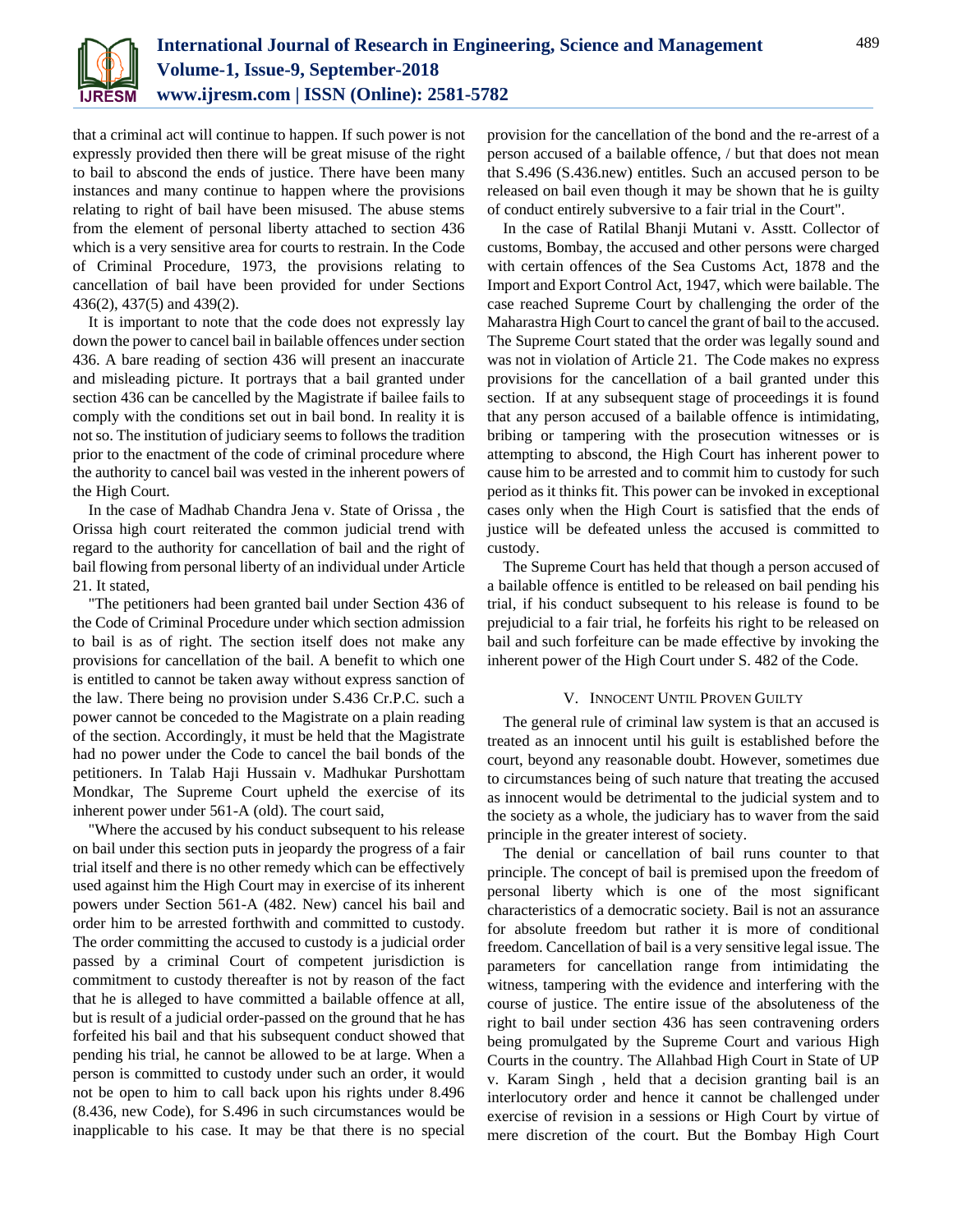

relying on the principles laid down by Supreme Court, decided contrary in R Shakuntala v Roshan Lal . The matter of bail cancellation is only an incidental matter in a criminal case. This means that the criteria required to prove the case is not 'beyond reasonable doubt' but rather 'preponderance of probabilities.

Thus, it is not unreasonable to say that the stand of the Indian judiciary is very inconsistent when it comes to sticking to the doctrinal principles in matters of cancelling bail. Also due to the lack of any section in the criminal code explicitly providing for cancellation of bail in case of bailable offences, this authority is left to only High Court or Session's Court discretion and inherent power under section 439 (2). However, it has to be noted section 439 (2) is very rarely used by courts in the country. This allows people charged with bailable offences to escape the justice system of the country by either tampering with the evidence or fleeing the country because of the inability of the Magistrate (who granted the bail in the first instance) to cancel or reverse the same order given by him/her.

## VI. ECONOMIC AND WHITE COLLAR OFFENCES

The law to deal with economic offences is largely an amalgamation of various laws, and is, riddled with procedural delays and loopholes. Many of the offenders have utilized the inconsistency of the bail system in India to induce the court to grant bail in their favour before leaving the country. These loopholes allowed big-ticket tax and loan defaulters to circumvent the law and delay, or indefinitely hold off, the confiscation of their assets against their debt. Traditional crimes are emotional in nature and are generally consequences of hate or lust. White collar and economic offences are born out of sheer greed, avarice, or caprice and are non-emotional in character. The absence of heinousness, force or violence gives the general public an impression that these crimes are of lesser gravity when compared with the other traditional crimes like murder or rape.

It is not difficult to understand as to why economic and white collar offences are not perceived in the same gravity by an individual as compared to the state. White collar or economic crimes are usually not committed against specific individual but rather they are against the society at large.

Supreme Court in the case of State of Gujrat v. Mohanlal Jitamalji Porwal and Anr., observed:

"The entire Community is aggrieved if the economic offenders who ruin the economy of the State are not brought to books. A murder may be committed in the heat of moment upon passions being aroused. An economic offence is committed with cool calculation and deliberate design with an eye on personal profit regardless of the consequence to the Community. A disregard for the interest of the Community can be manifested only at the cost of forfeiting the trust and faith of the Community in the system to administer justice in an even handed manner without fear of criticism from the quarters which view white collar crimes with a permissive eye unmindful of the damage done to the National Economy and National Interest."

The Delhi High Court in the case of Sunil Dhaiya has taken a commendable and positive view with regard to cancellation of bail as against the one's personal liberty in matters pertaining to economic offences and other offences which are detrimental to society as a whole. The court while rejecting the bail application stated that:

" The grant of regular bail in a case involving cheating, criminal breach of trust by an agent, of such a large magnitude of money, affecting a very large number of people would also have an adverse impact not only in the progress of the case, but also on the trust of the criminal justice system that people repose. It would certainly not be safe for the society. In case the applicant accused is granted regular bail, it is also likely that he may tamper with the evidence/witnesses, or even threaten them considering that the stake for the accused is high. It is also very much likely that looking to the high stakes, the nature and extent of his involvement, and his resources, he may flee from justice."

The arguments presented by Sunil dahiya's counsel relied on the order of the Supreme Court in the case of Sanjay Chandra v. Central Bureau of Investigation that the right to automatic bail under section 436 stems from the fundamental right of personal liberty as enshrined under Article 21 of the constitution. The court however rejected this view by highlighting a difference between traditional offences and Economic and other offences against the state. The court promulgated that even an individual's liberty can be curtailed (reasonably) if it is pertinent to the court that such liberty will come at the expense of the larger interest of the society.

#### VII. CONCLUSION

The discretionary or the inherent power of the court should not be curtailed in cancellation of bail in economic and bailable offences which affect the larger interest of the society. The right to personal liberty being one of the fundamental norms for the foundation of the democratic society has to be overlooked sometimes especially when the accused attempts to utilize the legal loopholes to escape the legal system by fleeing the country or by other means. This need has arisen due to lack of uniformity in court decisions on the said matter. Even the Apex court of the country has taken contrary views as to cancellation of bail. Even though there is an absence of an explicit provision for cancellation of bail in bailable offences. It was held by SC in Gurcharan Singh Vs. State (Delhi Administration) that under Section 439 (2) of the new Code a High Court may commit a person released on bail under Chapter XXXIII by any Court including the Court of Session to custody if it thinks it appropriate to do so. However, this cannot justify the lack of a specific provision for cancellation in bailable offences which are detrimental to the society.

#### **REFERENCES**

- [1] P.V. Ramakrishna, Law of Bails, 8th edition, p.g 1
- [2] Sanjay Chandra v. Central Bureau of Investigation, AIR 2012 SC 830